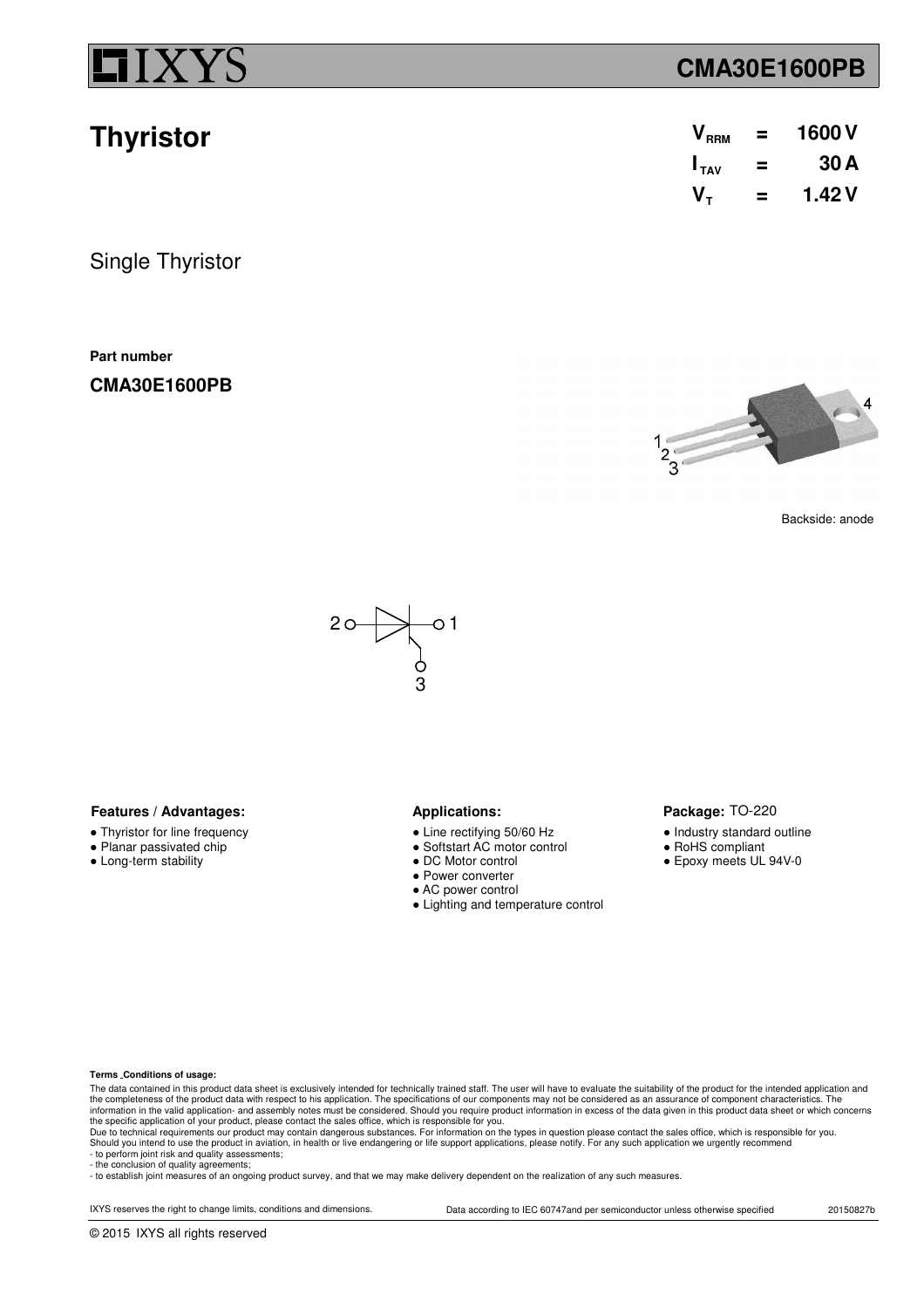### **XYS** Ľ

# **CMA30E1600PB**

| <b>Thyristor</b>                      |                                                      |                                                                             |                                |      | Ratings |                |                         |
|---------------------------------------|------------------------------------------------------|-----------------------------------------------------------------------------|--------------------------------|------|---------|----------------|-------------------------|
| Symbol                                | <b>Definition</b>                                    | <b>Conditions</b>                                                           |                                | min. | typ.    | max.           | <b>Unit</b>             |
| $\bm{V}_{\text{RSM/DSM}}$             | max. non-repetitive reverse/forward blocking voltage |                                                                             | $T_{VJ} = 25^{\circ}C$         |      |         | 1700           | $\vee$                  |
| $V_{\scriptscriptstyle{\sf RRM/DRM}}$ | max. repetitive reverse/forward blocking voltage     |                                                                             | $T_{VJ} = 25^{\circ}C$         |      |         | 1600           | $\vee$                  |
| $I_{R/D}$                             | reverse current, drain current                       | $V_{R/D} = 1600 V$                                                          | $T_{VJ} = 25^{\circ}C$         |      |         | 10             | μA                      |
|                                       |                                                      | $V_{R/D} = 1600 V$                                                          | $T_{\text{vJ}} = 125^{\circ}C$ |      |         | 2              | mA                      |
| $V_T$                                 | forward voltage drop                                 | $I_T = 30 A$                                                                | $T_{V,1} = 25^{\circ}C$        |      |         | 1.42           | $\vee$                  |
|                                       |                                                      | $I_T = 60 A$                                                                |                                |      |         | 1.80           | V                       |
|                                       |                                                      | $I_T = 30 A$                                                                | $T_{VJ} = 125$ °C              |      |         | 1.42           | $\overline{\mathsf{v}}$ |
|                                       |                                                      | $I_T = 60 A$                                                                |                                |      |         | 1.92           | $\vee$                  |
| I <sub>TAV</sub>                      | average forward current                              | $T_c = 115$ °C                                                              | $T_{V1} = 150^{\circ}C$        |      |         | 30             | A                       |
| $I_{T(RMS)}$                          | RMS forward current                                  | 180° sine                                                                   |                                |      |         | 47             | A                       |
| $V_{\tau_0}$                          | threshold voltage                                    | for power loss calculation only                                             | $T_{VJ} = 150 °C$              |      |         | 0.90           | $\vee$                  |
| $r_{\tau}$                            | slope resistance                                     |                                                                             |                                |      |         | 17             | $m\Omega$               |
| $R_{thJC}$                            | thermal resistance junction to case                  |                                                                             |                                |      |         | 0.5            | K/W                     |
| $R_{thCH}$                            | thermal resistance case to heatsink                  |                                                                             |                                |      | 0.50    |                | K/W                     |
| $P_{\text{tot}}$                      | total power dissipation                              |                                                                             | $T_c = 25^{\circ}C$            |      |         | 250            | W                       |
| $I_{\text{TSM}}$                      | max. forward surge current                           | $t = 10$ ms; (50 Hz), sine                                                  | $T_{V,I} = 45^{\circ}C$        |      |         | 260            | A                       |
|                                       |                                                      | $t = 8,3$ ms; (60 Hz), sine                                                 | $V_{\rm R} = 0 V$              |      |         | 280            | A                       |
|                                       |                                                      | $t = 10$ ms; (50 Hz), sine                                                  | $\overline{T_{v,i}}$ = 150°C   |      |         | 220            | $\overline{A}$          |
|                                       |                                                      | $t = 8,3$ ms; (60 Hz), sine                                                 | $V_{B} = 0 V$                  |      |         | 240            | A                       |
| 12t                                   | value for fusing                                     | $t = 10$ ms; (50 Hz), sine                                                  | $T_{VJ} = 45^{\circ}C$         |      |         | 340            | $A^2S$                  |
|                                       |                                                      | $t = 8,3$ ms; (60 Hz), sine                                                 | $V_R = 0 V$                    |      |         | 325            | $A^2S$                  |
|                                       |                                                      | $t = 10$ ms; (50 Hz), sine                                                  | $T_{VJ} = 150^{\circ}C$        |      |         | 240            | $A^2S$                  |
|                                       |                                                      | $t = 8,3$ ms; (60 Hz), sine                                                 | $V_{\rm R} = 0 V$              |      |         | 240            | $A^2S$                  |
| $C_{J}$                               | junction capacitance                                 | $V_B = 400V$ f = 1 MHz                                                      | $\overline{T_{vJ}}$ = 25°C     |      | 13      |                | pF                      |
| $\mathbf{P}_{\texttt{GM}}$            | max. gate power dissipation                          | $t_{\rm p}$ = 30 µs                                                         | $T_c = 150^{\circ}$ C          |      |         | 10             | W                       |
|                                       |                                                      | $t_{\rm p} = 300 \,\mu s$                                                   |                                |      |         | 5              | W                       |
| $P_{\text{GAV}}$                      | average gate power dissipation                       |                                                                             |                                |      |         | 0.5            | W                       |
| $(di/dt)_{cr}$                        | critical rate of rise of current                     | $T_{V,I}$ = 125 °C; f = 50 Hz                                               | repetitive, $I_T = 90 A$       |      |         | 150            | $A/\mu s$               |
|                                       |                                                      | $t_P$ = 200 $\mu$ s; di <sub>G</sub> /dt = 0.2 A/ $\mu$ s; -                |                                |      |         |                |                         |
|                                       |                                                      | $I_G = 0.2$ A; $V = \frac{2}{3} V_{DRM}$                                    | non-repet., $I_T = 30 A$       |      |         |                | 500 A/µs                |
| $(dv/dt)_{cr}$                        | critical rate of rise of voltage                     | $V = \frac{2}{3} V_{DBM}$                                                   | $T_{VJ} = 125^{\circ}C$        |      |         | 500            | $V/\mu s$               |
|                                       |                                                      | $R_{GK} = \infty$ ; method 1 (linear voltage rise)                          |                                |      |         |                |                         |
| $\mathbf{V}_{\text{GT}}$              | gate trigger voltage                                 | $V_{D} = 6 V$                                                               | $T_{VJ} = 25^{\circ}C$         |      |         | 1.3            | $\vee$                  |
|                                       |                                                      |                                                                             | $T_{VJ} = -40\degree C$        |      |         | 1.6            | V                       |
| $I_{GT}$                              | gate trigger current                                 | $V_{D} = 6 V$                                                               | $T_{VJ} = 25^{\circ}C$         |      |         | 28             | mA                      |
|                                       |                                                      |                                                                             | $T_{VJ} = -40\degree C$        |      |         | 50             | mA                      |
| $V_{GD}$                              | gate non-trigger voltage                             | $V_{D} = \frac{2}{3} V_{DBM}$                                               | $T_{VJ} = 150^{\circ}C$        |      |         | 0.2            | $\vee$                  |
| $I_{GD}$                              | gate non-trigger current                             |                                                                             |                                |      |         | 1              | mA                      |
| IL.                                   | latching current                                     | $t_{p} = 10 \mu s$                                                          | $T_{VJ} = 25^{\circ}C$         |      |         | 90             | mA                      |
|                                       |                                                      | $I_G$ = 0.2 A; di <sub>G</sub> /dt = 0.2 A/µs                               |                                |      |         |                |                         |
| $I_H$                                 | holding current                                      | $V_{D} = 6 V R_{GK} = \infty$                                               | $T_{VJ} = 25^{\circ}C$         |      |         | 60             | mA                      |
| $t_{gd}$                              | gate controlled delay time                           | $V_{D} = \frac{1}{2} V_{DBM}$                                               | $T_{VJ} = 25 °C$               |      |         | $\overline{c}$ | μs                      |
|                                       |                                                      | $I_G = 0.5 A$ ; di <sub>G</sub> /dt = 0.5 A/µs                              |                                |      |         |                |                         |
| $t_{q}$                               | turn-off time                                        | $V_R = 100 V; I_T = 30 A; V = \frac{2}{3} V_{DRM}$ T <sub>VJ</sub> = 125 °C |                                |      | 150     |                | μs                      |
|                                       |                                                      | di/dt = 10 A/µs dv/dt = 20 V/µs $t_p = 200 \mu s$                           |                                |      |         |                |                         |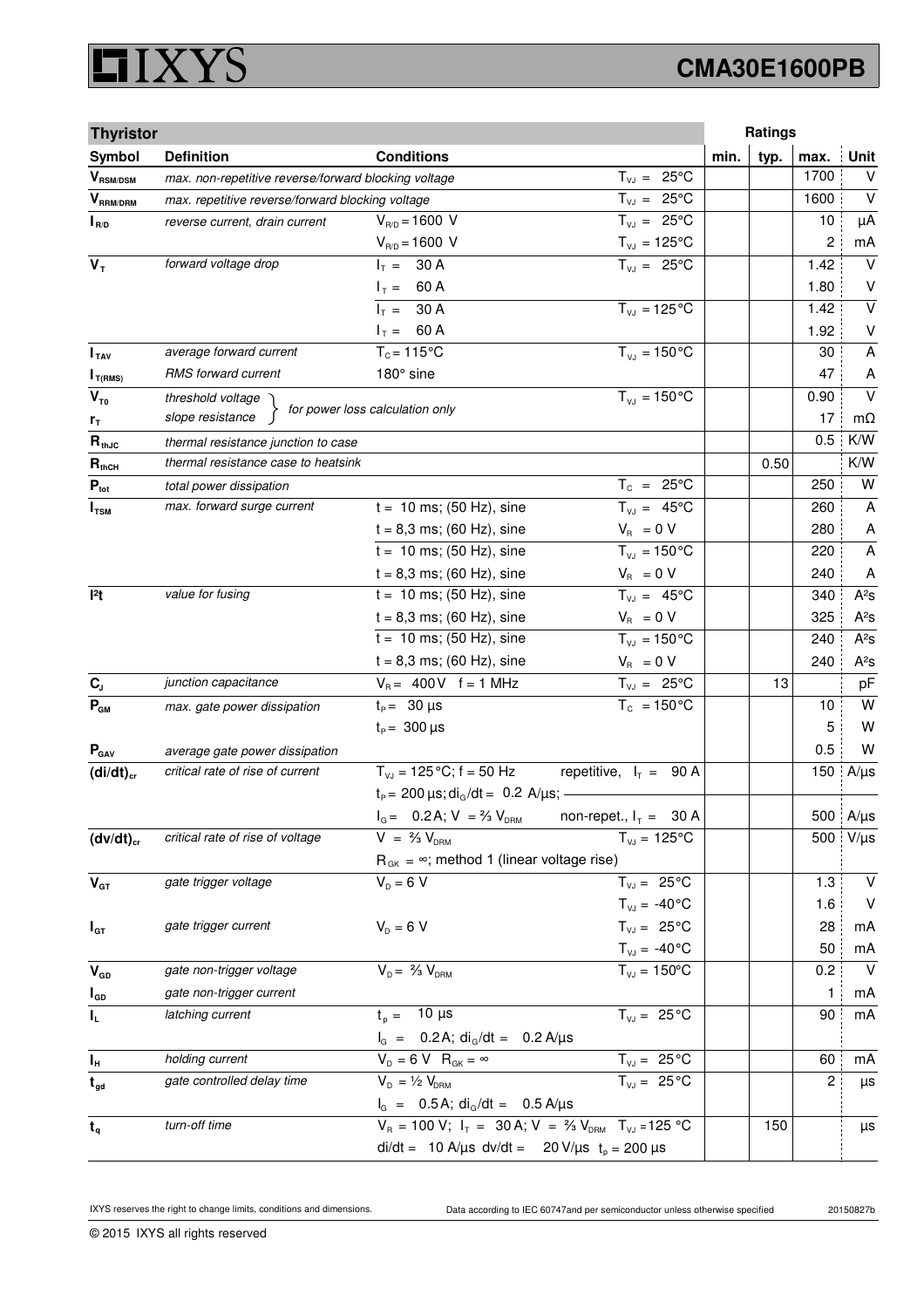

## **CMA30E1600PB**

| Package<br><b>TO-220</b>  |                              |                   | Ratings |      |      |      |
|---------------------------|------------------------------|-------------------|---------|------|------|------|
| Symbol                    | <b>Definition</b>            | <b>Conditions</b> | min.    | typ. | max. | Unit |
| I RMS                     | <b>RMS</b> current           | per terminal      |         |      | 35   | A    |
| $T_{\nu J}$               | virtual junction temperature |                   | -40     |      | 150  | °C   |
| $T_{op}$                  | operation temperature        |                   | -40     |      | 125  | °C   |
| $\mathsf{T}_{\text{stg}}$ | storage temperature          |                   | -40     |      | 150  | °C   |
| Weight                    |                              |                   |         | 2    |      | g    |
| M <sub>p</sub>            | mounting torque              |                   | 0.4     |      | 0.6  | Nm   |
| $F_c$                     | mounting force with clip     |                   | 20      |      | 60   | N    |





### **Part description**

- C Thyristor (SCR) =
- M Thyristor =
- A 30 (up to 1800V) = = Current Rating [A]
- $E =$  Single Thyristor
- 1600 = Reverse Voltage [V]
- PB TO-220AB (3) =

| Orderina | Ordering Number | <b>Marking on Product</b> | Deliverv Mode | Quantity | Code No. |
|----------|-----------------|---------------------------|---------------|----------|----------|
| Standard | CMA30E1600PB    | CMA30E1600PB              | Tu            | 50       | 503348   |

| <b>Similar Part</b> | Package                | Voltage class |
|---------------------|------------------------|---------------|
| CMA30E1600PN        | TO-220ABFP (3)         | 1600          |
| CMA30E1600PZ        | TO-263AB (D2Pak) (2HV) | 1600          |
| CLA30E1200PB        | TO-220AB (3)           | 1200          |
| CS22-12io1M         | TO-220ABFP (3)         | 1200          |
| CLA30E1200PC        | TO-263AB (D2Pak) (2)   | 1200          |
| CLA30E1200HB        | TO-247AD (3)           | 1200          |
| CS22-08io1M         | TO-220ABFP (3)         | 800           |

|                       | <b>Equivalent Circuits for Simulation</b> |                  | * on die level | $T_{\nu J}$ = 150 °C |
|-----------------------|-------------------------------------------|------------------|----------------|----------------------|
| $I \rightarrow (V_0)$ |                                           | <b>Thyristor</b> |                |                      |
| $V_{0 \text{ max}}$   | threshold voltage                         | 0.9              |                |                      |
| $R_{0 \text{ max}}$   | slope resistance *                        | 14               |                | mΩ                   |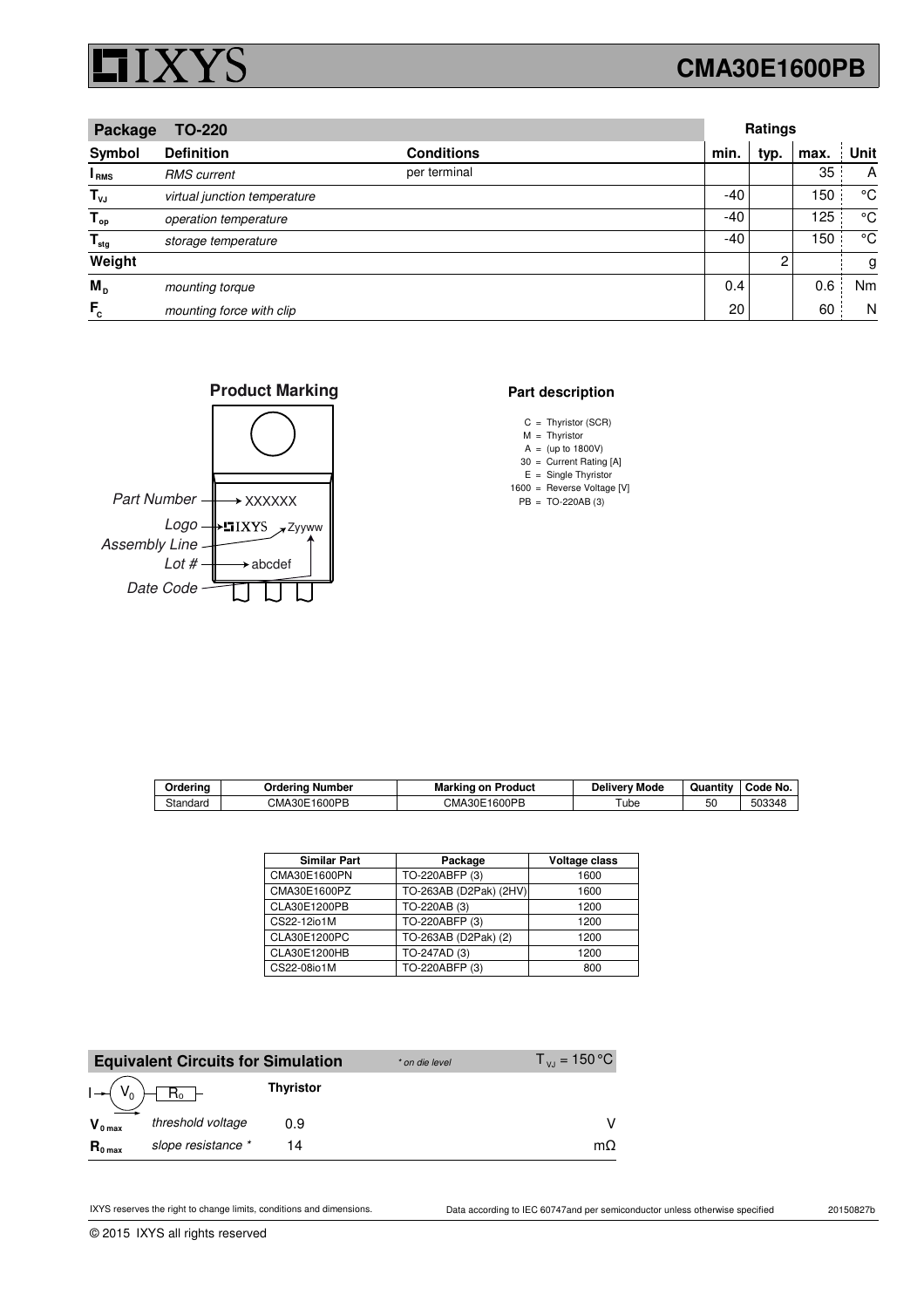# **CMA30E1600PB**

### **Outlines TO-220**



| Dim.           | Millimeter |       | Inches |            |
|----------------|------------|-------|--------|------------|
|                | Min.       | Max.  | Min.   | Max.       |
| A              | 4.32       | 4.82  | 0.170  | 0.190      |
| A <sub>1</sub> | 1.14       | 1.39  | 0.045  | 0.055      |
| A <sub>2</sub> | 2.29       | 2.79  | 0.090  | 0.110      |
| b              | 0.64       | 1.01  | 0.025  | 0.040      |
| b2             | 1.15       | 1.65  | 0.045  | 0.065      |
| C              | 0.35       | 0.56  | 0.014  | 0.022      |
| D              | 14.73      | 16.00 | 0.580  | 0.630      |
| E              | 9.91       | 10.66 | 0.390  | 0.420      |
| e              | 2.54       | BSC   | 0.100  | <b>BSC</b> |
| H1             | 5.85       | 6.85  | 0.230  | 0.270      |
| L              | 12.70      | 13.97 | 0.500  | 0.550      |
| L1             | 2.79       | 5.84  | 0.110  | 0.230      |
| ØΡ             | 3.54       | 4.08  | 0.139  | 0.161      |
| Q              | 2.54       | 3.18  | 0.100  | 0.125      |

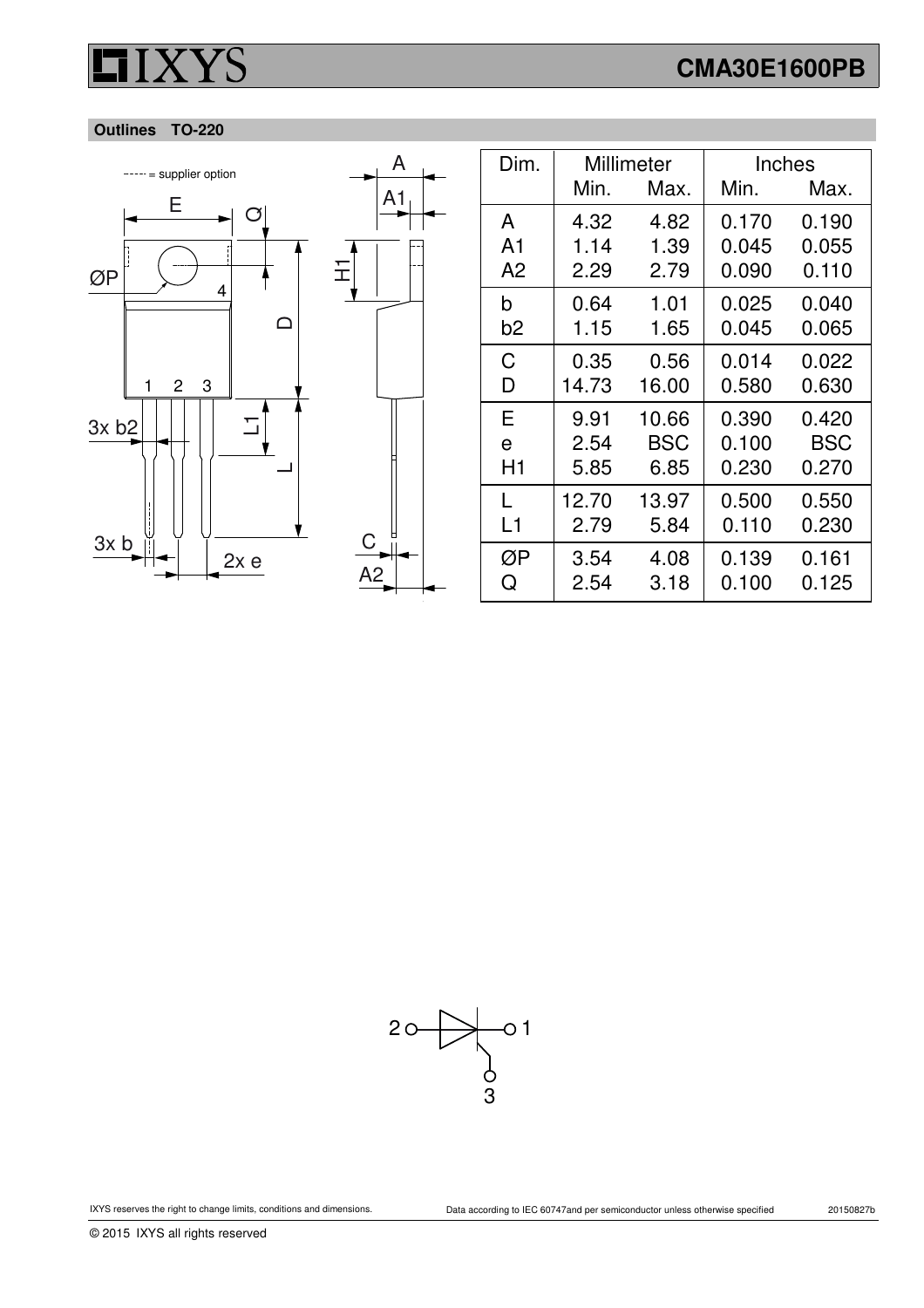## **CMA30E1600PB**

### **Thyristor**





11111<br>50 Hz, 80% V<sub>RR</sub>

 $\overline{\mathbf{H}}$ 

250

Fig. 1 Forward characteristics Fig. 2 Surge overload current I<sub>TSM</sub>: crest value, t: duration







Fig. 5 Gate controlled delay time  $t_{\text{nd}}$ 



 $1 2 3 4 5 6 7 8 10$ 

Fig. 3  $1<sup>2</sup>t$  versus time (1-10 s)

 $T_{VJ} = 45^{\circ}C$ 

 $V_R = 0$  V

**t [ms]**

 ${\sf T}_{\sf vJ}$  = 125°C

10

100

 $I^2$ t

**[A<sup>2</sup> s]**

1000

case temperature

 $\frac{\mathbf{R}_{\text{thi}} (K/W)}{0.08}$  **t**<sub>i</sub> (

 $\begin{array}{c|c} 2 & 0.06 \\ 3 & 0.2 \end{array}$  0.0001  $\begin{array}{c|c} 3 & 0.2 & 0.02 \\ 4 & 0.05 & 0.2 \end{array}$  $\begin{array}{c|c} 4 & 0.05 \\ 5 & 0.11 \end{array}$  0.2

 $\begin{array}{|c|c|c|} \hline 1 & 0.08 \\ 2 & 0.06 \end{array}$ 

**i** (s)

 $0.11$ 



Fig. 7a Power dissipation versus direct output current Fig. 7b and ambient temperature

0

20

40

 $P_{(AV)}$ 

**[W]**

60

dc 1 0.5 0.4 0.33 0.17 0.08